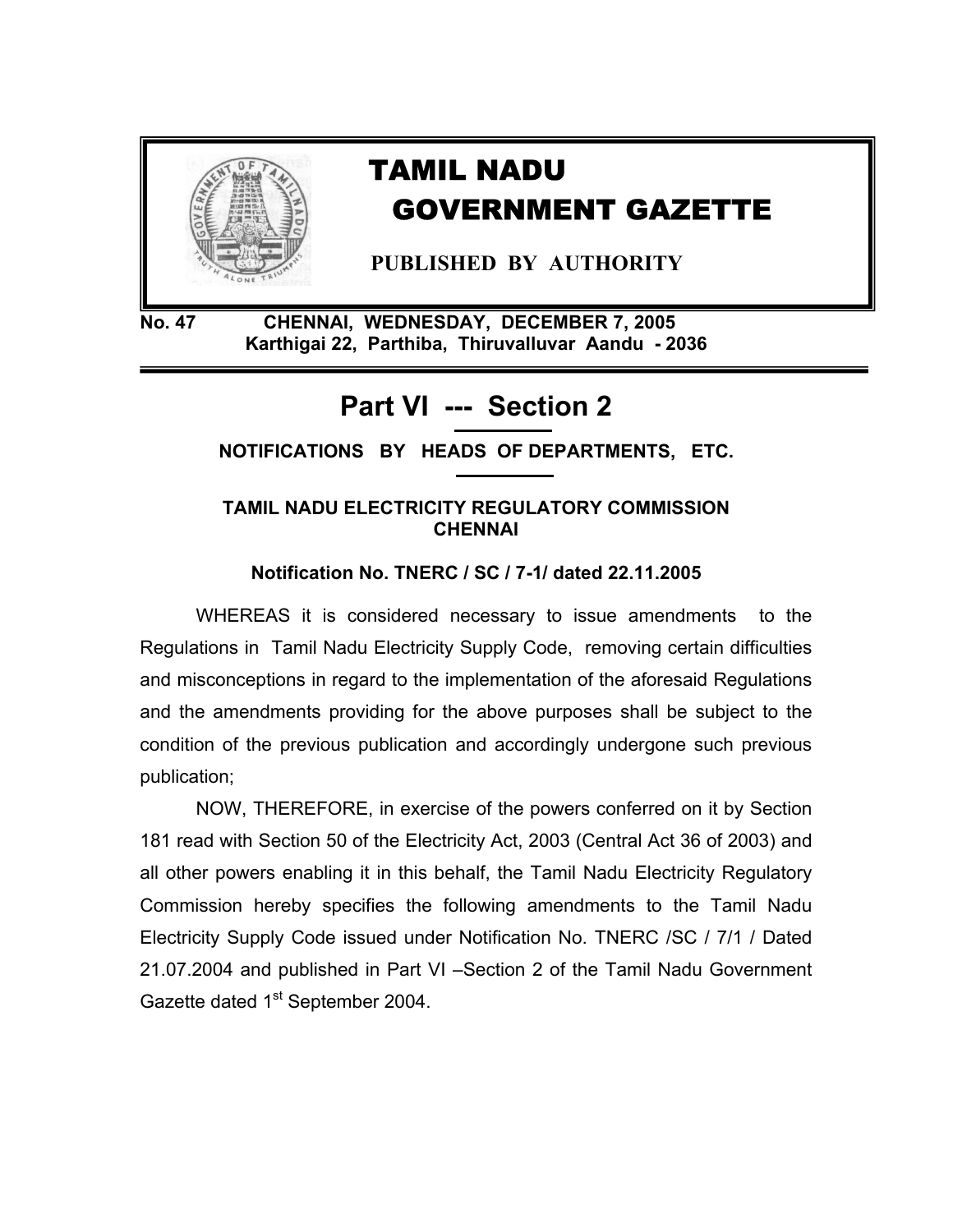### "**Tamil Nadu Electricity Supply (Amendment) Code 2005"**

#### **1. Short title and commencement**

- (a) These Regulations may be called the "**Tamil Nadu Electricity Supply (Amendment) Code 2005"**
- (b) These Regulations shall come into force on the date of their publication in the Tamil Nadu Government Gazette.
- 2. Under Regulation 5, sub-regulation (2) the following is added as clause (iv)

-----------------------------------------------------------------------------------------------------------

*(IV) "No addition or reduction of load in case of LT service and no addition or reduction of demand in case of HT service, may be sanctioned unless the outstanding dues in the same service connection had been paid."* 

-----------------------------------------------------------------------------------------------------------

- 3. Under Regulation 5, sub regulation (4) , the clause (iv) is amended to read as;
- *(iv) "In case of LT consumers (except Local Bodies and Government Departments) the surcharge shall be 1.5% per month for the sum outstanding towards the price of electricity. In case of Local Bodies and Government Departments, the surcharge shall be 1% per month for the sum outstanding towards the price of electricity"*

------------------------------------------------------------------------------------------------------------

-----------------------------------------------------------------------------------------------------------

- 4. Under Regulation 5, sub regulation (4) , the clause (v) is amended to read as;
- -----------------------------------------------------------------------------------------------------------
- *(v) "In case of HT consumers, the surcharge shall be 1.5% per month for the notice period, However, for the consumers who are availing of extension of time beyond the notice period upto the end of the due month, (on an application to the licensee) BPSC shall be 2% per month from the expiry of the due date allowed for payment of a full month*